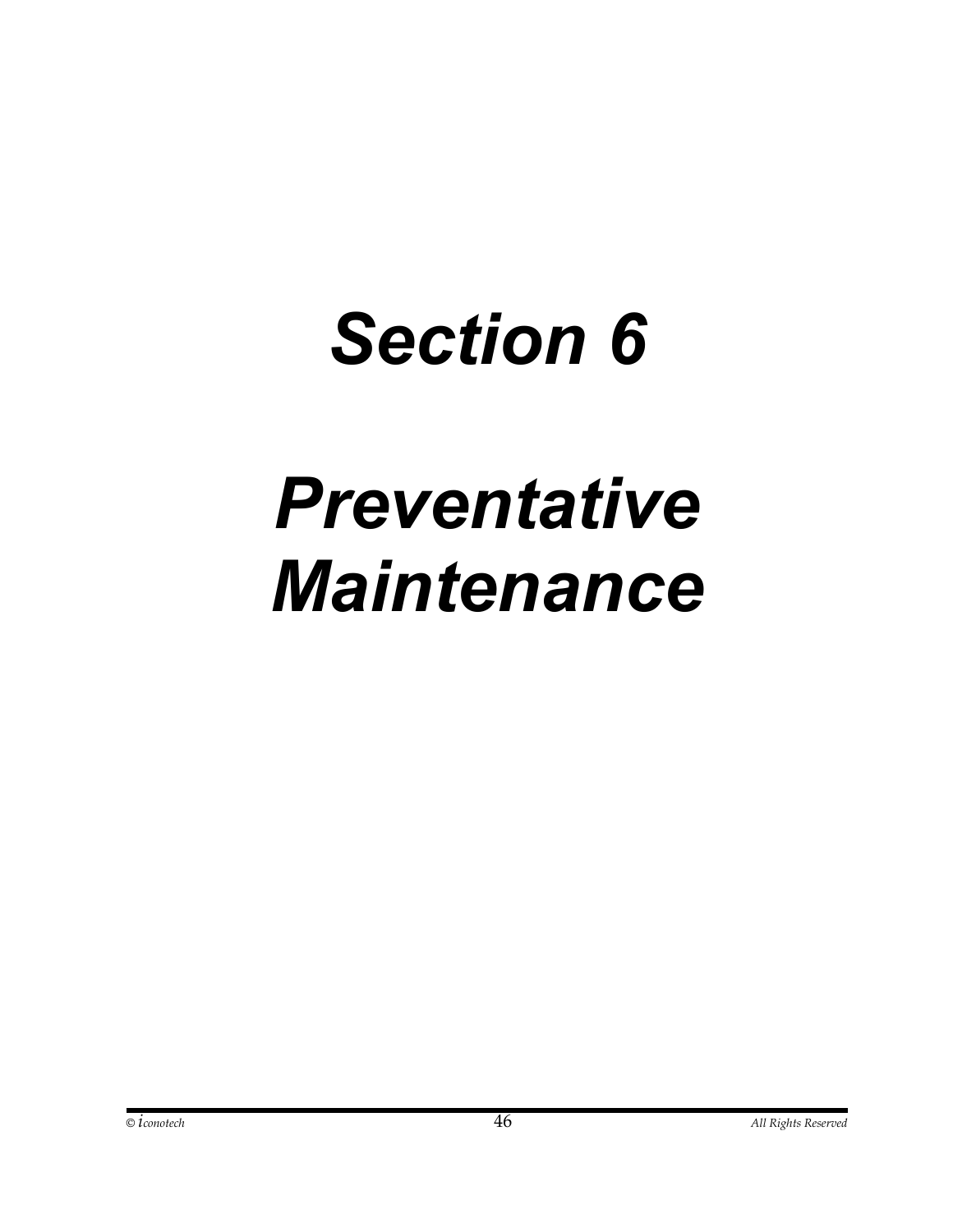#### *\_PREVENTIVE MAINTENANCE\_*

#### *PREVENTIVE MAINTENANCE*

Iconotech suggests that regular preventive maintenance checks and procedures be performed to help extend the life of machine components and keep the case printer running at peak performance.

The following preventive maintenance procedures should be performed at the intervals indicated:

*Weekly* Check pressure gauges on FRL assemblies (press and restacker) and adjust accordingly - setting should be 60 PSI on the restacker, 70 PSI on the press unless a different setting provides better print quality.

> Check emergency stop buttons and Plexiglas lid interlock switch for operation. Tag machine if case printer does not stop immediately, and repair as required before using machine.

> Check for noises that may indicate loose belts, or chattering caused by low chain tension. Adjust as required.

Ink in and out tubing for wear (move to new location)

Lubricate cam-follower tracks, lifting print cylinder, in side plates.

*Monthly* Check oil level in FRL lubricant reservoir, and fill if necessary

Inspect belts for excess wear and replace as required.

Lubricate bearings -- each end -- on connecting rod (by the clutch)

Inspect and lubricate main chain drives

*6 Months* Check lubricant level in gearbox

Lubricate sprocket bearings

 Check hardware for tightness at non-adjustable mounting points and tighten as necessary.

**Annually** Inspect sprockets and pulleys, and service as required.

 Visually check major components for signs of excessive wear or impending failure, and replace or repair as required.

Check lubricant levels in the gearboxes on the restacker.

Check belts in conveyor*.*